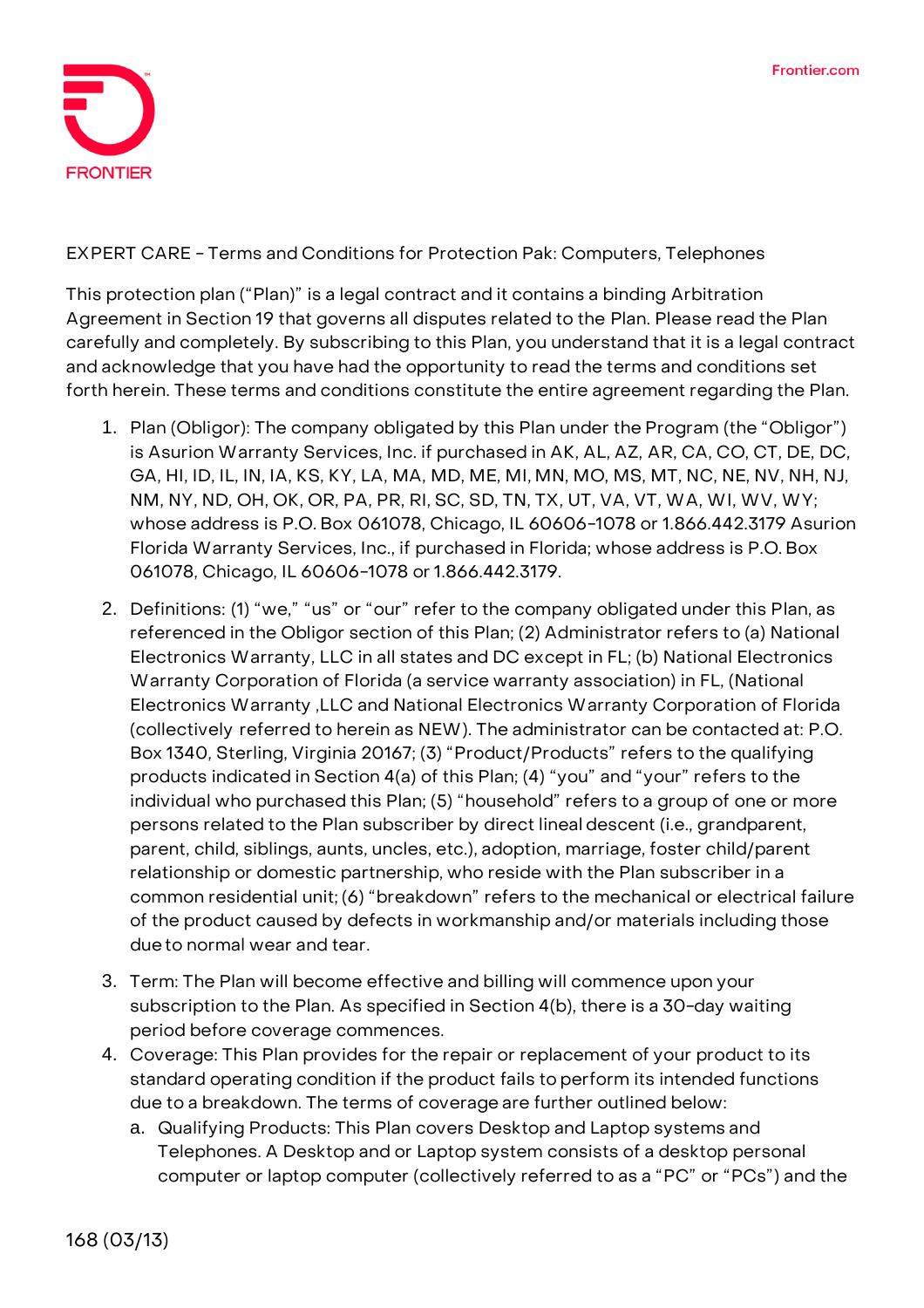

following: an associated external monitor that is 19" or smaller, keyboard (wired or wireless), mouse (wired or wireless), external broadband modem, and noncommercial router (wired or wireless) and one (1) Fiber Internet back up battery per household. All types of PCs are eligible for coverage under this Plan except PCs which are not equipped with a Windows Operating System version Windows XP or newer or Android version 1.6 or newer and Apple computers which are not equipped with an Apple operating system version OS X or newer or Linux OS with 2009 publication date or newer. Telephones must be single line phones, 2-line phones or caller ID displays.

- b. Coverage Effective Date: **Coverage under the Plan will commence 31 days after your subscription to the Plan. No service will be provided during the initial 30 days of the Plan. If the Plan is cancelled, coverage will continue for 30 days after the cancellation date.** There will be no lapse in coverage if you move to another residence, provided that you continue the Plan and notify Frontier of your new residence address.
- c. Primary Residence: Unless otherwise specified, the coverage under this Plan applies to all systems customarily located in your primary residence belonging to you or a member of your household. If you change your primary residence, you are required to notify Frontier of such request or change. In the event that you wish to obtain coverage for more than one residence, additional Plans must be purchased.
- d. Service Fee: **In the event that your PC or monitor requires service, you will be required to pay a service fee in the amount of Eighty-Nine Dollars (\$89.00).** The service fee does not apply to the repair or replacement of a telephone, keyboard, mouse, modem, router or Fiber Internet back up battery. The service fee must be paid and received inadvance of the service being provided and may be paid through a validcredit card, check or money order.
	- 1) Computers: Keyboards, Mice, Modems, Routers: This Plan covers the cost to repair or replace items that are not integrated components of your PC, including the keyboard, mouse, modem, router or, with ones of like kind and quality. You will not be charged a service fee for claims related to the products listed in this Section 4(d1), however, the costs associated with the repair or replacement of these products will apply toward the aggregate claim limit under the Plan.
	- 2) Telephones: The Plan also covers a replacement telephone/caller id unit. A replacement product will be shipped directly to your billing address along with a return kit and return postage for the defective product. If you fail to return the defective product you may bebilled for the replacement product.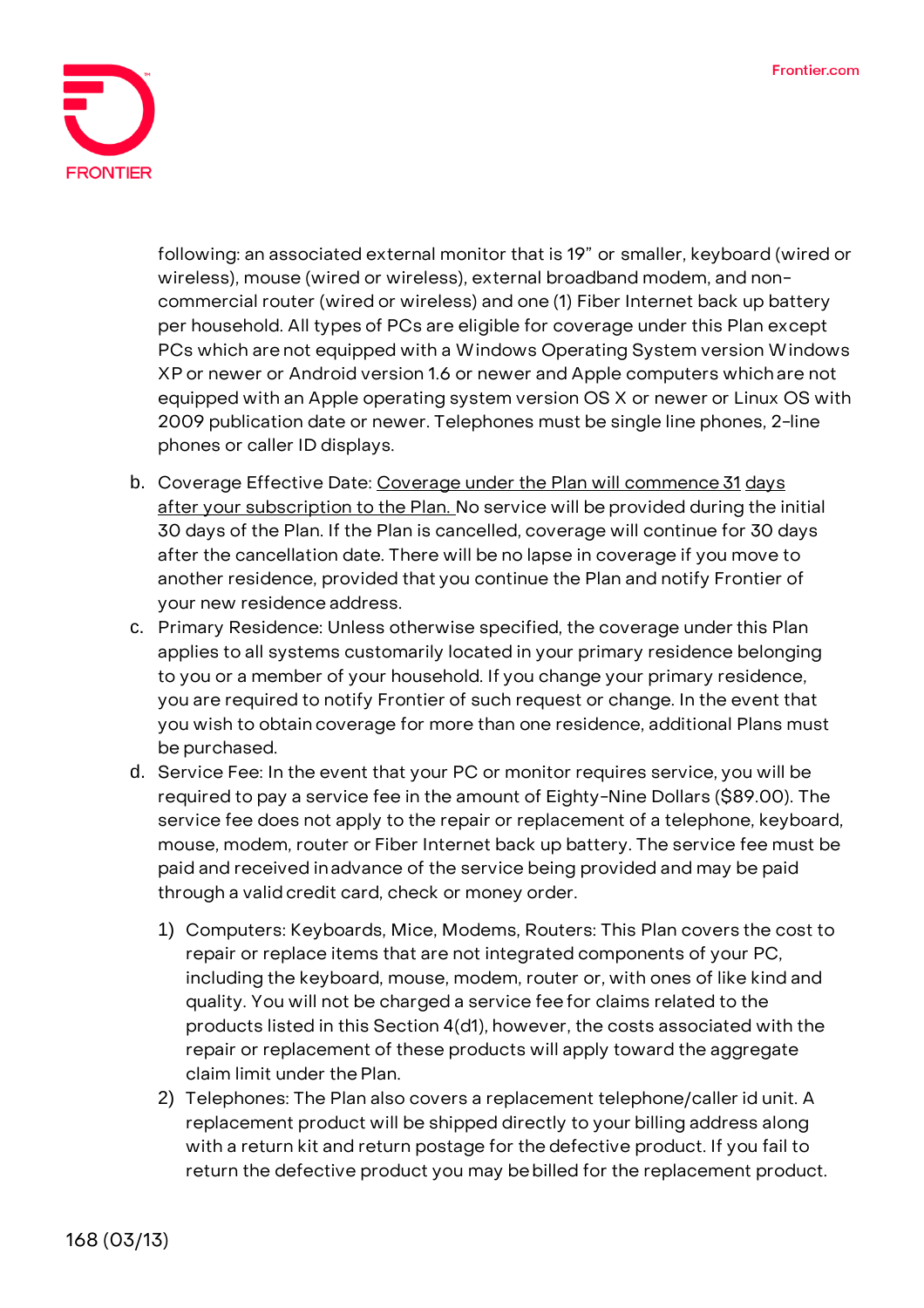

The product will be replaced with a product comparable in kind and quality. You will not be charged a service fee for claims related to the products listed in this Section 4(d2), however, the costs associated with the repair or replacement of these products will apply toward the aggregate claim limit under the Plan.

- 3) Fiber Internet back up battery: The Plan covers the replacement of One (1) Fiber Internet backup battery for the life of the plan. You will not be charged a service fee for claims related to the products listed in this Section 4(d3), however, the costs associated with the repair or replacement of these products will apply toward the aggregate claim limit under the Plan.
- e. On-Site Service: If the product requiring service is a desktopcomputer, it will be serviced on-site. We will use our best efforts to have an authorized service provider contact you within one (1) business day of your initial call to arrange for service. Service will be provided during regular business hours Monday through Friday, except holidays. An adult (18 years or older) must be present during the time of service. You must provide a safe, non-threatening environment for our technicians in order to receive on-site service. Due to environmental or technical requirements, if certain repairs cannot be completed where the product is located and must be repaired at another location, this Plan will cover all shipping and handling costs. The product must be located at your primary residence at the time of service.
- f. Repair Depot Service: If the product requiring service is a laptop computer or monitor, it will be shipped to a designated repair depot location for service. We will use our best efforts to ship a carton, prepaid shipping label and instructions for shipping your product toyou within two (2) business days of your initial call for service. This Plan provides for next business day shipping. All shipping costs are covered by the Plan.
- g. Advance Replacement for Telephones/Caller ID Units: A replacement product will be shipped directly to your billing address along with a return kit and return postage for the defective product. If you fail to return the defective product you may be billed for the replacement product. The product will be replaced with a product comparable inkind and quality subject to the provisions cited herein. We make no representation or warranty that any replacement product will be identical or substantially identical to the product submitted for replacement. Replacement will be with a new or refurbished product, at our sole discretion.
- h. Power Surge Protection: The Plan provides power surge protection in the absence of any other insurance coverage. If your product is damaged as a result of a power surge, we will service your productin accordance with the terms herein.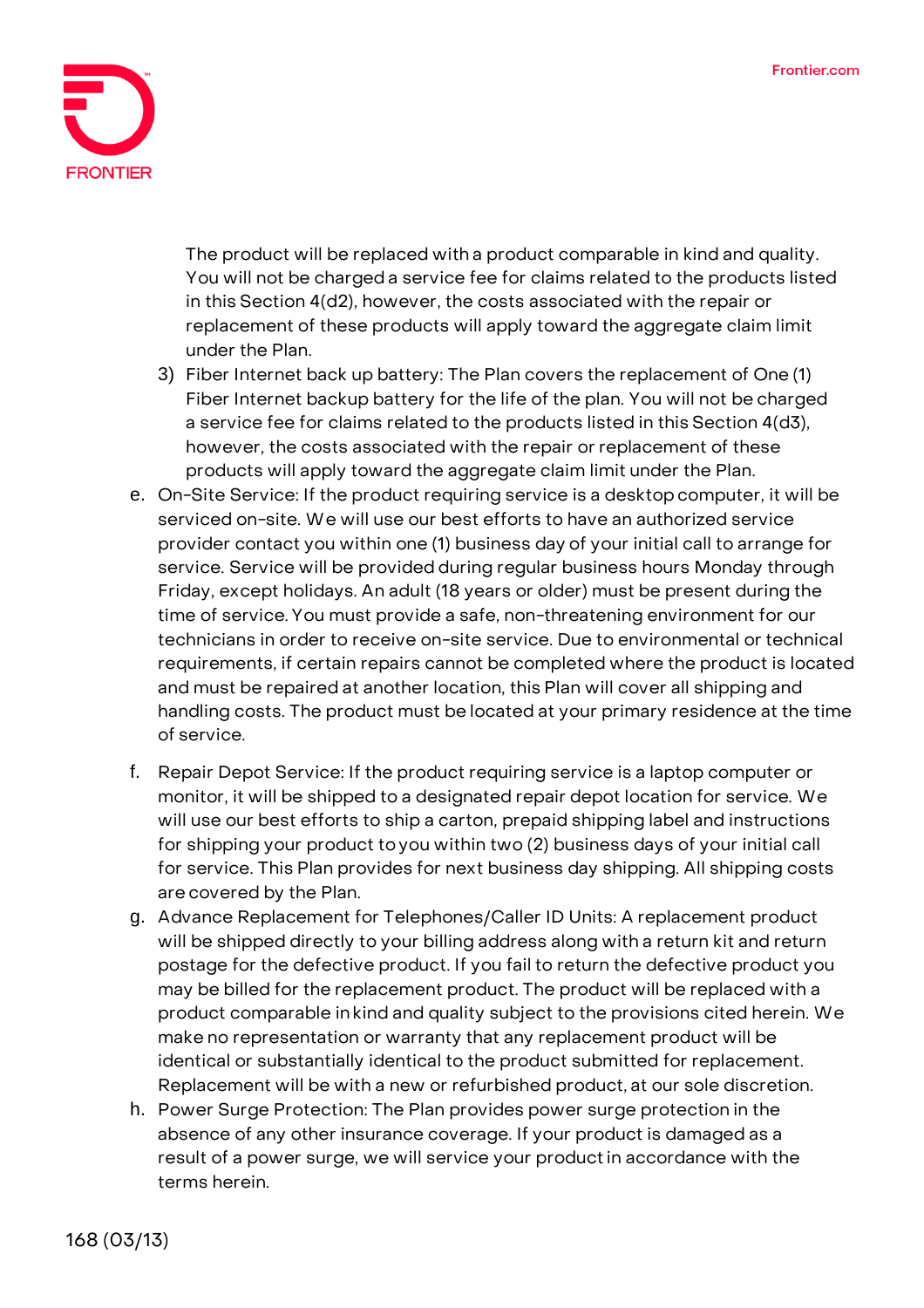

- i. Subscriber Eligibility. Only customers residing in the United States are eligible for coverage under the Plan.
- j. Replacement Products: If we opt to provide you a replacement product under the Plan, we reserve the right to retain ownership of your defective product. At our sole discretion, we may require that you return the defective product to our designated repair depot location as a condition to receiving your replacement product. Shipping costs associated with the return of the product will be paid by us.
- 5. **Registration:** Registration of this Plan is not required. At your option, you may register the products to be covered by the Plan at any time during the coverage period. To perform this registration, please go online to Frontier. Changes and/or updates to the list of covered products can be made by updating your online account at this web address:<https://hub.asurion.com/CAResidents>
- 6. **Plan Limits of Liability (Aggregate Claim Limit):** Under the Plan, claims cannot exceed \$2,000 per 12-month rolling period which commences on the date of your first claim. We will be responsible for informing you, at the time of the claim, if you have reached the \$2,000 aggregate claim limit. The retail value of any repairs shall be equal to the market retail value of parts and labor charges for repairing the product, as determined at our sole discretion, provided that the retail value for any repair shall not exceed the total retail value of a comparable replacement product. Inthe event that you reach the 12-month aggregate claim limit for claims (\$2,000) and the product requires additional repairs, we will provide you with information on how to get the product repaired; however, we will not be responsible for any costs related to these repairs.
- 7. **Your Responsibilities:** This Plan is for your use only and may not be assigned. Products owned by anyone other than you or members of your household will not be covered by the Plan. Any abuse of the Plan by you, including but not limited to seeking replacement of a product not belonging to you, may result in termination of the Plan upon notice. The Product must be in good working condition prior to your Plan subscription.

You must follow the instructions that are in the owner's manual for proper use, care and maintenance of the Product. Failure to follow the manufacturer's maintenance and service guidelines may results in the denial of coverage under this Plan. We strongly recommend (but do not require as a condition of this Plan) the regular back up of data and software. It is important that you back up all data files on your PC prior to the commencement of service; repairs to your PC may result in the deletion of such data files. Please retain these terms and conditions for your records.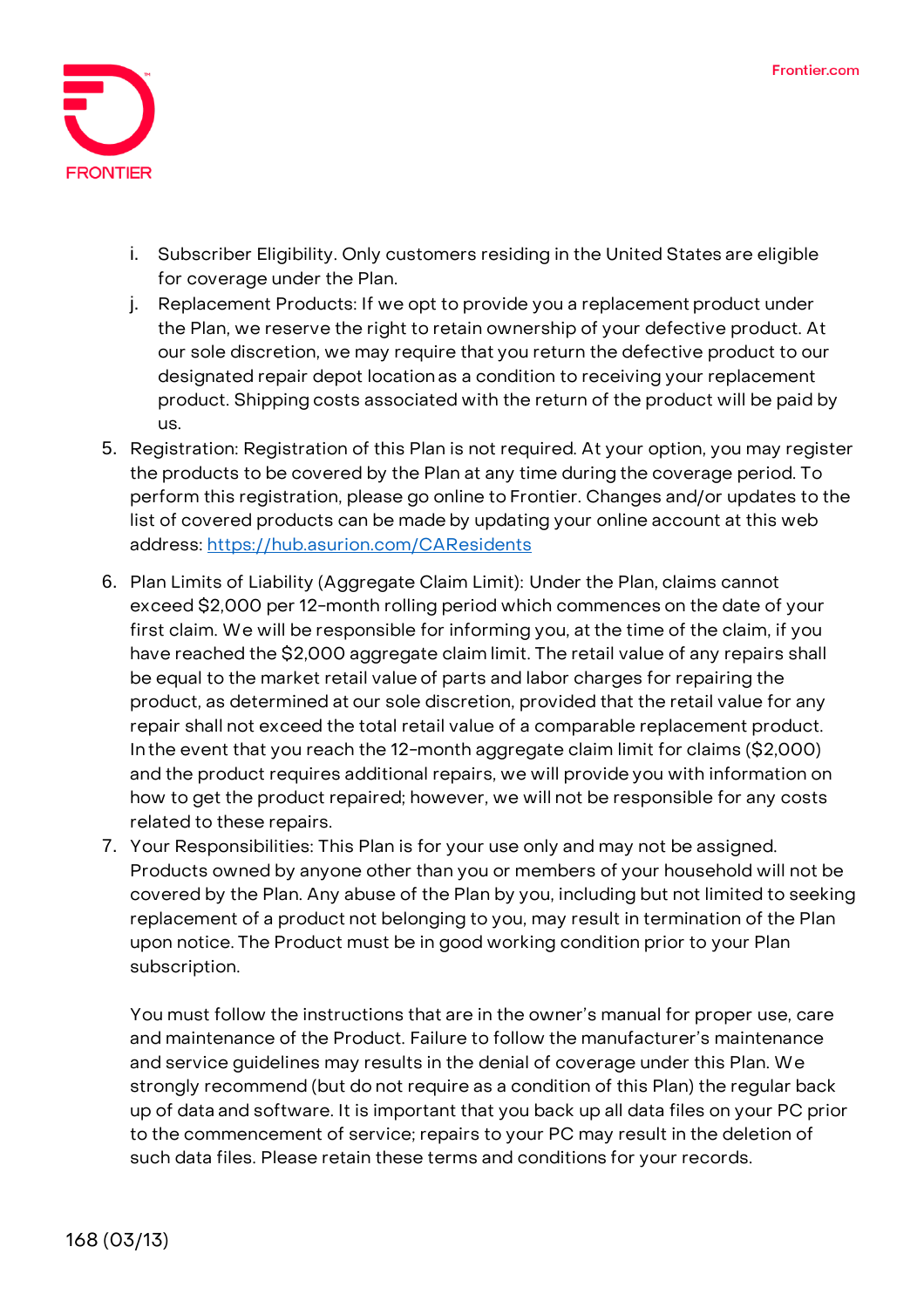

- 8. **Payment:** You agree to pay monthly charges for this Plan as such charges may appear on your monthly bill from Frontier. The monthly rate for the Plan was provided to you at the time you subscribed to the Plan. You may contact your Frontier representative for the current applicable rate for the Plan. Non-payment may result in cancellation of the Plan. All charges, plus all applicable taxes, shall be due and payable by the due date stated on your Frontier bill.
- 9. **If Your Product Needs Service:** In the event the product fails to operate, you may, 30 days after subscription to this Plan, file a claim by calling 1.866.442.3179, 24 hours a day, 7 days a week, excluding national holidays. As stated above, service for your PCs or monitors is subject to your payment of a \$89.00 service fee for each claim. There will be no service fee required for servicing keyboards, mice, modems, routers or a Fiber Internet back up battery, which are not an integrated component of your PC. **AT OUR OPTION, REPLACEMENTS WILL BE NEW, REBUILT, REFURBISHED, OR NON-ORIGINAL MANUFACTURER'S PARTS OR PRODUCTS THAT PERFORM TO THE ORIGINAL FACTORY SPECIFICATIONS.** If, at our sole discretion, it is determined that the product cannot be repaired, we will offer you a replacement product of like kind and quality, either new or refurbished. The cost of the replacement product cannot exceed the available balance of funds under the aggregate claim limit. Repaired or replaced products are warranted by us for 90 days from the date of product receipt by you. In the event that the product fails to function properly during such 90 days, we will repair or replace the product at no cost to you. Such services will not be charged against your aggregate claim limit under the Plan. If you choose not to accept the replacement product which we offer you, then we will provide a payment to you in the form of a gift card or check based on the fair market value of the product as determined by us, based upon the age of the product. This payment amount cannot exceed the available balance of funds under the aggregate claim limit.
- 10.**Insurance Securing this Plan:** This Plan is not a contract of insurance. The obligations of Asurion Warranty Services, Inc. under this Plan are secured by an insurance policy provided by Liberty Insurance Underwriters Inc. in the following states: AL, AR, CA, CT, GA, HI, IL, KY, MA, ME, MN, MO, MT, NC, NH, NV, NY, OK, OR, SC, TX, VT, VA, WA, WI, WY and all other states required by law. The obligations of Asurion Florida Warranty Services, Inc. under this Plan are secured by an insurance policy provided by Liberty Mutual Insurance Company. If within sixty (60) days we have not paid you for your covered claim, provided you with a refund owed or you are otherwise dissatisfied, you may make a claim directly to the applicable insurance company at 55 Water St. 18th Floor New York, NY 10041 for Liberty Insurance Underwriters, Inc. and at 175 Berkeley Street, Boston, Massachusetts, 02116, for Liberty Mutual Insurance Company or by calling toll free 1.800.677.9163.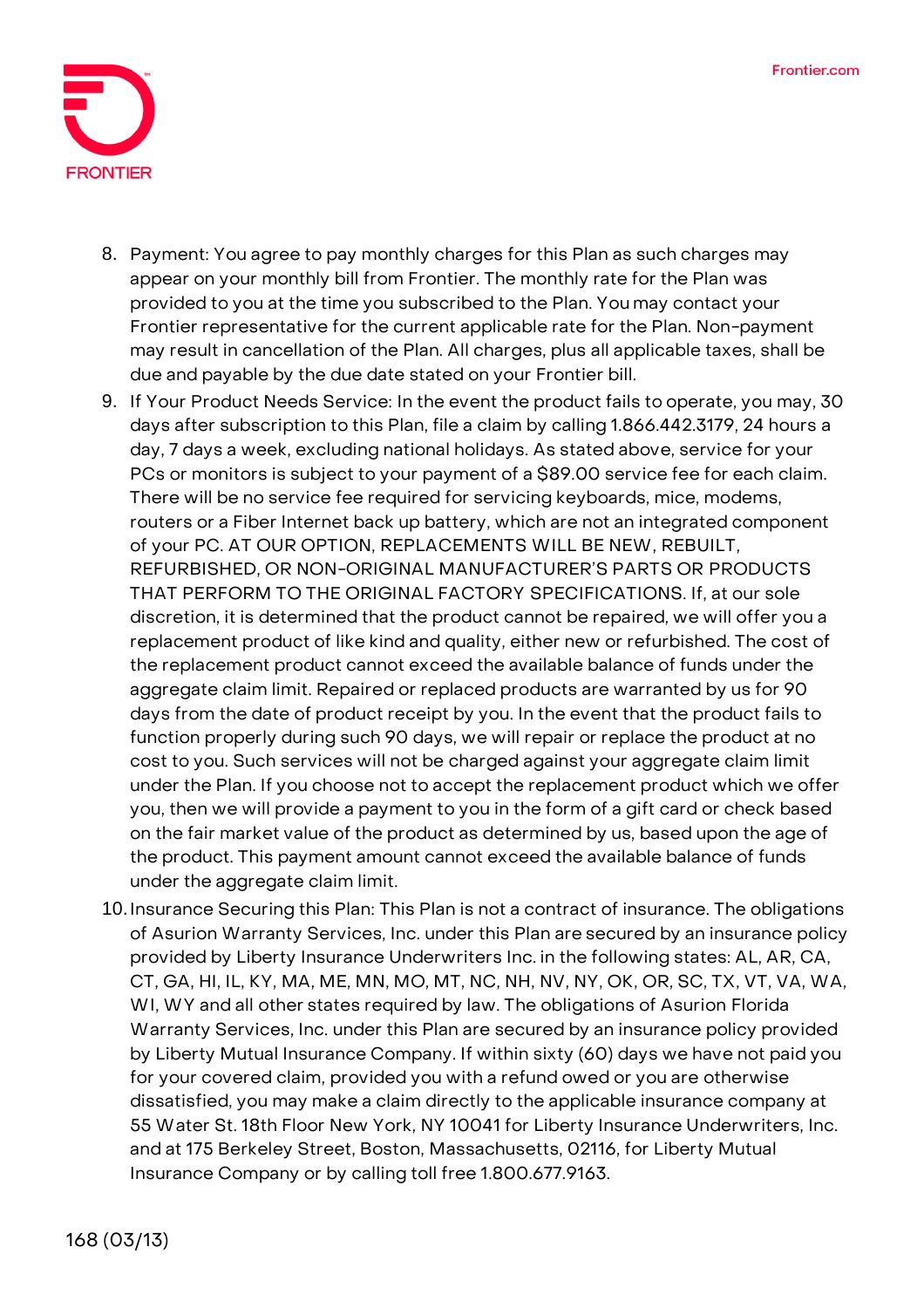

- 11.**Exclusions What Is Not Covered:** This Plan does not cover the following:
	- a. Products with pre-existing conditions at the time of your subscription to the Plan;
	- b. Batteries (except for a Fiber Internet back up battery);
	- c. Failure of a Fiber Internet back up battery due to improper use or use with unauthorized products or any Fiber Internet back up battery previously replaced under this Plan or any other Frontier Expert Care service plan owned by you;
	- d. Components or products used for any commercial, public, lease or other nonresidential purpose;
	- e. Cosmetic defects, damage to or failures of non-operational components that do not inhibit the proper operation and performance of a covered item, such as but not limited to: appearance parts; broken hinges; cracked cases; decorative finishing; finish defects; handles; nonfunctional plastic; trim; accessories; attachments;
	- f. Damage or costs resulting from: improper installation or setup; use in any combinations not approved in the manufacturer's specifications; unauthorized modifications, alterations, repairs or repair personnel;
	- g. Failure, inoperability, or disruption of any product or product functions due to any design flaw or systemic manufacturing defect;
	- h. Failures, damage or loss caused by any physical force external to the product, whether accidental or intentional, including but not limited to: any disaster, whether natural (acts of God) or man-made, whether local or catastrophic; abuse; acts of war; civil disorders; corrosion; dirt; mold; dust; earthquake; fire; hail; insects or other animals; liquid immersion; malicious mischief; misuse; negligence; nuclear accident; riot; rust; sand; smoke; storm; terrorist attack; vandalism; wind;
	- i. Costs associated with installation or de-installation of any product;
	- j. PC peripherals such as printers, external speakers and/or scanners;
	- k. Televisions that are used as a PC monitor;
	- l. Burned-in images and pixel failure within designed specifications or that do not materially alter the product's functionality;
	- m. Wireless repeaters, Fiber Internet routers, signal boost routers, additional base stations;
	- n. Adjunct devices, or any device that is not built into the PC's CPU housing, except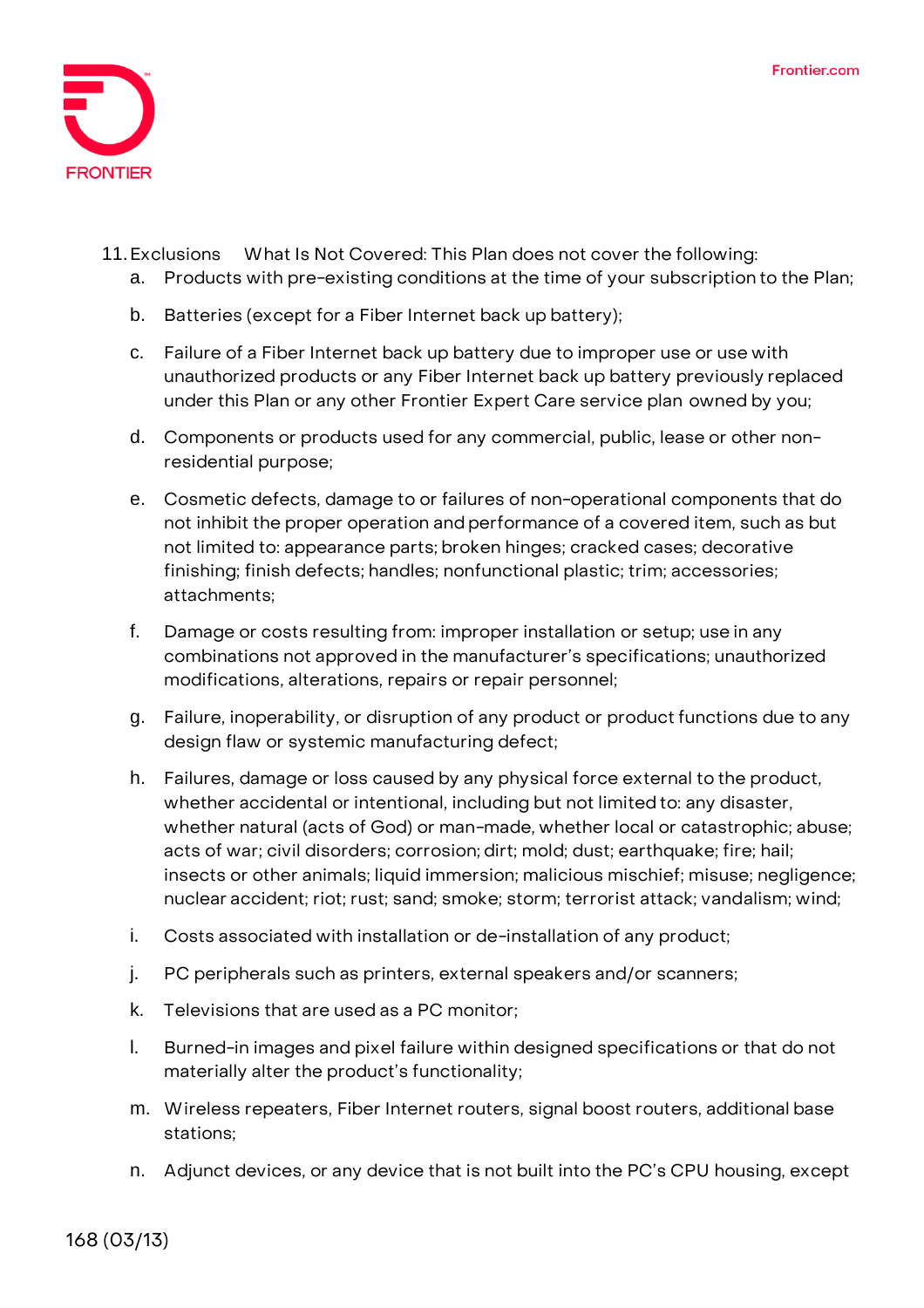

a keyboard, mouse, broadband modem, router or Fiber Internet back up battery;

- o. PCs that do not have administrator's permissions. Covered PCs must be able to upload and downloadsoftware;
- p. Products that are not owned by you or a member of your household, leased and rented products, or products that are not customarily located in your specified residence;
- q. Loss or damage to the product either while in storage or in the course of transit, delivery, or redelivery, except where the loss or damage occurs while your product is located at our designated repair depot;
- r. Normal periodic or preventative maintenance, inspections, cleaning, or tune-ups; minor adjustments and settings outlined in the product owner's manual that the user can perform; costs related to any service request which results in customer education or no problem found;
- s. Products whose serial number has been altered or removed;
- t. Products located outside the United States;
- u. Repair or replacement covered by a manufacturer recall in effect at the time of the failure;
- v. Support or repairs to software; loss or damage to software due to any cause; including but not limited to, computer virus; worm; Trojan programs; adware, spyware, firmware or any other software program;
- w. Data or software of any kind that is deleted or damaged during a repair or replacement under this Plan;
- x. Special, indirect, or consequential damages or losses;
- y. Theft or loss of the product;
- z. Customer built or assembled computers;
- aa. Decorative/Novelty telephone sets (e.g., football phones); facsimile machines; leased equipment; cellular phones, pagers, ancillary equipment;
- bb. Telephone accessories including, but not limited to, headsets, cords, and the like;
- cc. Special needs accessories including, but not limited to, handset boosters, visual ring indicators, and the like;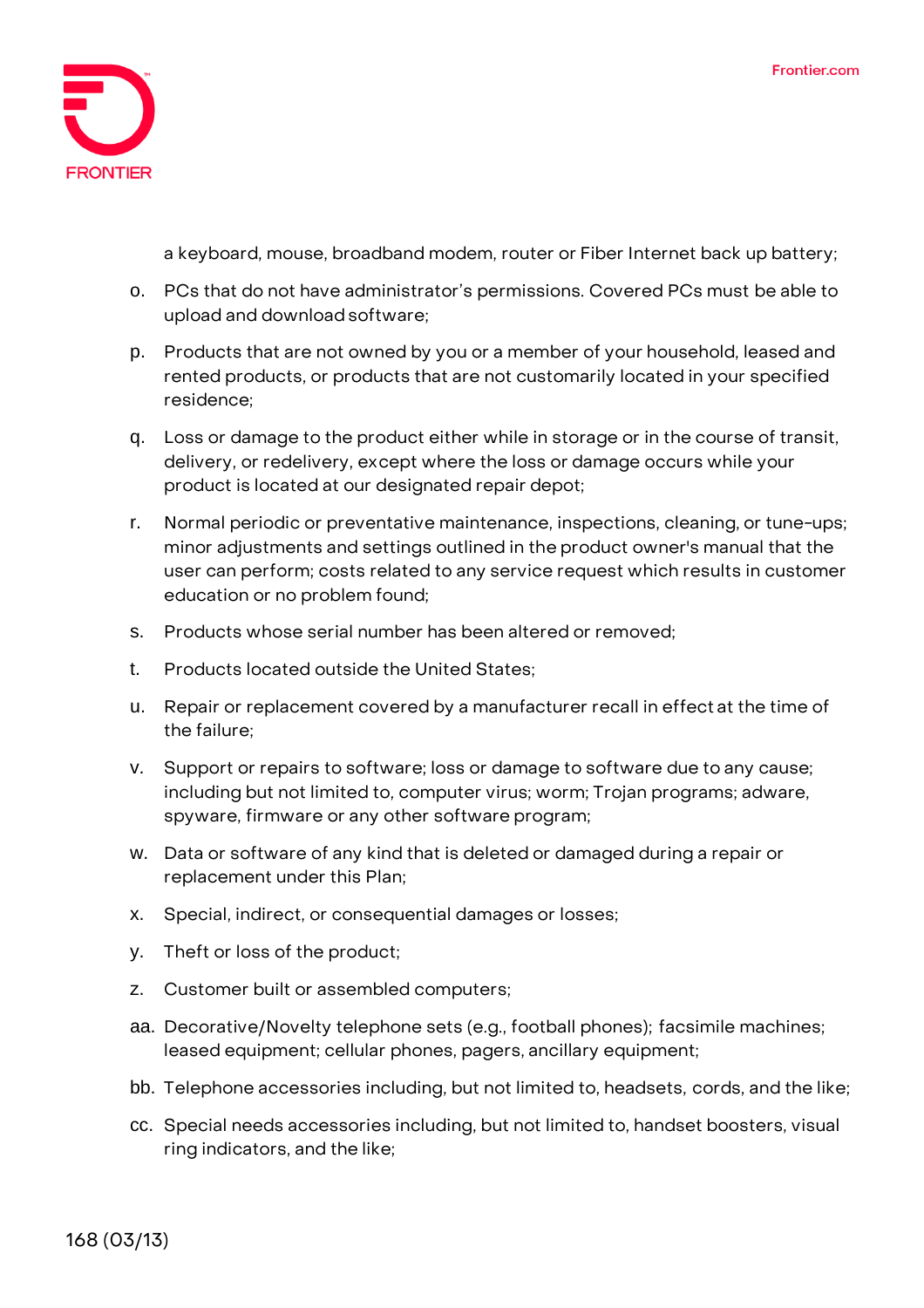

- dd. Rotary or hardwired telephones and VoIP enabled phones;
- ee. Telephones with 3 or more lines or PBX/Key systems;
- ff. Answering machines, telephones with integrated answering machines, and other non-telephone equipment (other than Caller ID display units);
- gg. Computer telephonyequipment
- 12.**Renewal:** This Plan automatically renews from month to month until cancelled.
- 13.**Transfer:** This Plan is not transferable to another party.
- 14.**Cancellation:** This Plan is provided on a month-to-month basis and can be canceled by you at any time for any reason by notifying Frontier's local business office (or other number that Frontier may designate for such purpose) or by notifying NEW in writing at P.O. Box 1818, Sterling, VA 20167. We may elect not to renew the Plan upon 30 days written notice to you. Upon any termination or cancellation by you or Frontier, you will have coverage provided, at no cost for an additional thirty (30) days after the date of termination or cancellation of this Plan. All claims under this Plan must be reported to us within thirty (30) days after cancellation of the Plan.
- 15.**Changes to the Plan:** WE MAY CHANGE THE MONTHLY CHARGE FOR THE PLAN, OR WE MAY CHANGE THESE TERMS AND CONDITIONS FROM TIME TO TIME UPON THIRTY (30) DAYS WRITTEN NOTICE TO YOU. SUCH NOTICE MAY BE PROVIDED AS A MESSAGE PRINTED ON THE Frontier BILL, IN A SEPARATE MAILING OR EMAIL OR BY ANY OTHER REASONABLE METHOD AT FRONTIER'S DISCRETION. IF YOU DO NOT AGREE TO THE MODIFIED CHARGES OR TERMS OF THE AGREEMENT, YOU MAY CANCEL THE PLAN BY NOTICE TO Frontier AT ANY TIME IN ACCORDANCE WITH THESE TERMS AND CONDITIONS. THE PAYMENT OF APPLICABLE CHARGES BY YOU, OR A REQUEST FOR SERVICE UNDER THE PLANS, AFTER RECEIVING SUCH NOTICE OF A CHANGE IN THE CHARGES OR OTHER TERMS AND CONDITIONS WILL BE DEEMED TO BE ASSENT BY YOU TO THE CHANGE (S) IN THE CHARGES, TERMS OR CONDITIONS.
- 16.**Limitation of Liability:** Our liability for any negligence, error, mistake, or omission regarding the Plan or replacement of product(s) under the Plan is limited to a correction of any such error, mistake or omission. If such a correction is not possible, our liability will be limited to charges paid to Frontier in the applicable month pursuant to the Plan. Any refund must be requested by you. IN NO EVENT WILL THE PLAN OBLIGOR, ADMINISTRATOR OR Frontier BE LIABLE FOR INDIRECT, INCIDENTAL OR CONSEQUENTIAL DAMAGES INCLUDING BUT NOT LIMITED TO PERSONAL INJURIES OR LOSS OF INCOME ARISING OUT OF OR CONNECTED TO THE PROVISION OF THE PLAN, REPAIR OR REPLACEMENT OF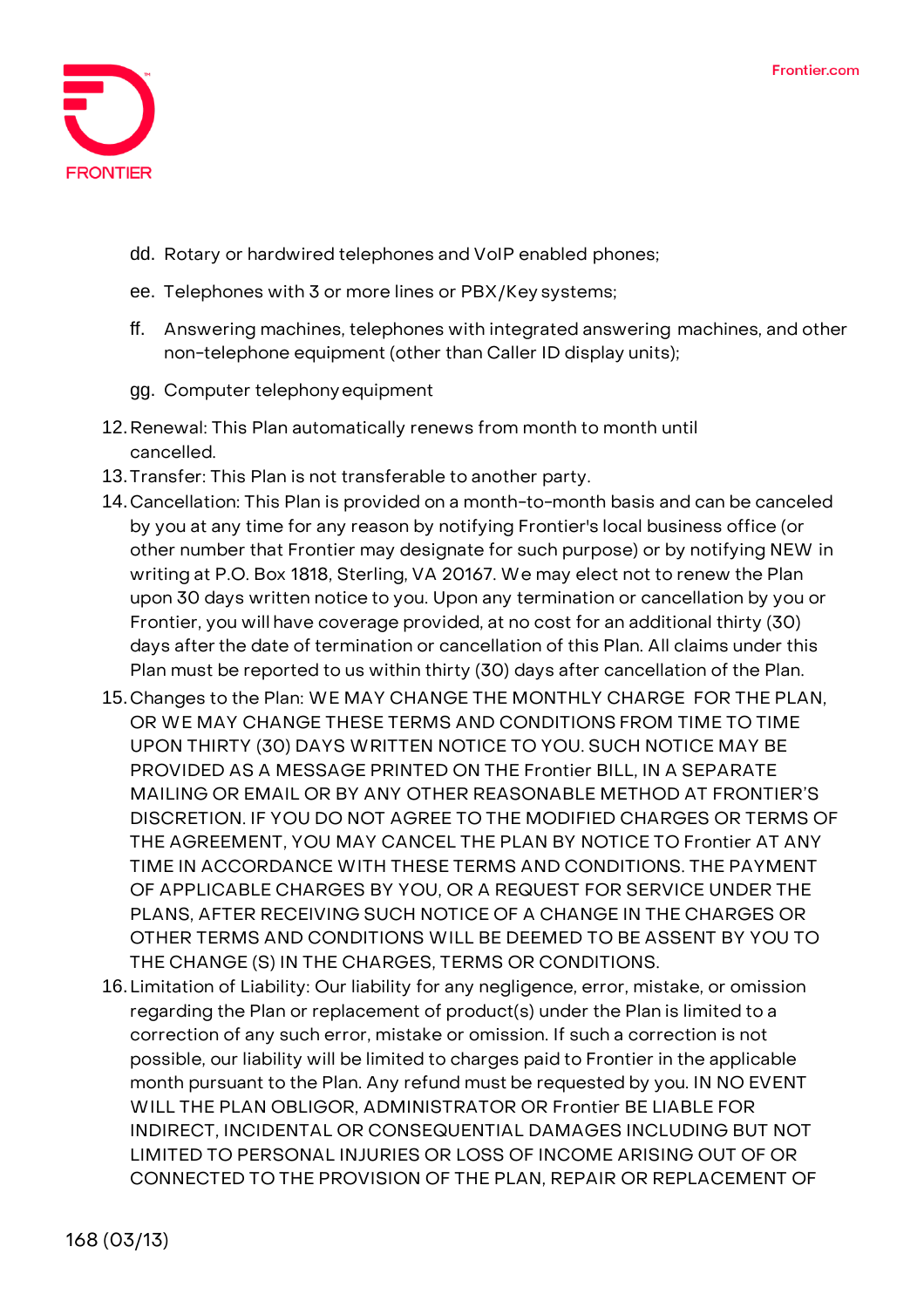

PRODUCTS UNDER THE PLAN AND CAUSED BY NEGLIGENCE, ERROR, MISTAKE OR OMISSION ON THE PART OF THE PLAN OBLIGOR, ADMINISTRATOR OR Frontier OR THEIR RESPECTIVE EMPLOYEES, AGENTS OR SUBCONTRACTORS.

- 17.**Force Majeure:** We shall not be held responsible for any delay or failure in performance of any part of this Plan to the extent that such delay or failure is caused by fire, flood, explosion, war, strike, embargo, government requirement, regulatory agency requirement civil or military authority, acts of God, or other similar causes beyond our control.
- 18.**Non-waiver:** Our failure in any circumstance to require strict adherence to any term or condition set forth herein shall not be deemed a waiver by us of any such term or condition under any other circumstance or of any other term or condition set forth herein.
- 19.**Arbitration Agreement:** Most of the questions or concerns that you may have about the program or this Plan can be addressed quickly and satisfactorily by contacting us at 1.866.856.3882. In the unlikely event that there are any disputes that cannot be resolved informally, **YOU AND WE AGREE TO RESOLVE THOSE DISPUTES THROUGH BINDING ARBITRATION OR SMALL CLAIMS COURT INSTEAD OF THROUGH COURTS OF GENERAL JURISDICTION. YOU AND WE AGREE THAT ANY ARBITRATION WILL TAKE PLACE ON AN INDIVIDUAL BASIS ONLY. YOU AND WE AGREE TO WAIVE OUR RIGHTS TO A TRIAL BY JURY AND TO PARTICIPATE IN A CLASS ACTION.** Arbitration is more informal than a lawsuit in court.

Arbitration uses a neutral arbitrator instead of a judge or jury. It has more limited discovery than in court and is subject to limited review by courts. Arbitrators can award the same damages and relief that a court can award.

For the purpose of this arbitration agreement, references to "we" and "us" include (1) the Plan Obligor and Administrator, as defined in Sections 1 and 2 above, and their respective parents, subsidiaries, affiliates, agents, employees, successors and assigns; and (2) Frontier Communications, Inc. and its wholly owned subsidiaries. The enforcement and interpretation of this arbitration agreement is governed by the Federal Arbitration Act. This arbitration agreement shall survive the termination of this Plan.

This arbitration agreement is intended to be interpreted broadly, and it includes, without limitation: (1) any dispute or claim arising out of or relating in any way to the program or to this Plan , whether based in contract, tort, statute, fraud, misrepresentation or otherwise; and (2) any such dispute or claim that arose either before this arbitration agreement or Plan was entered into by you and us or that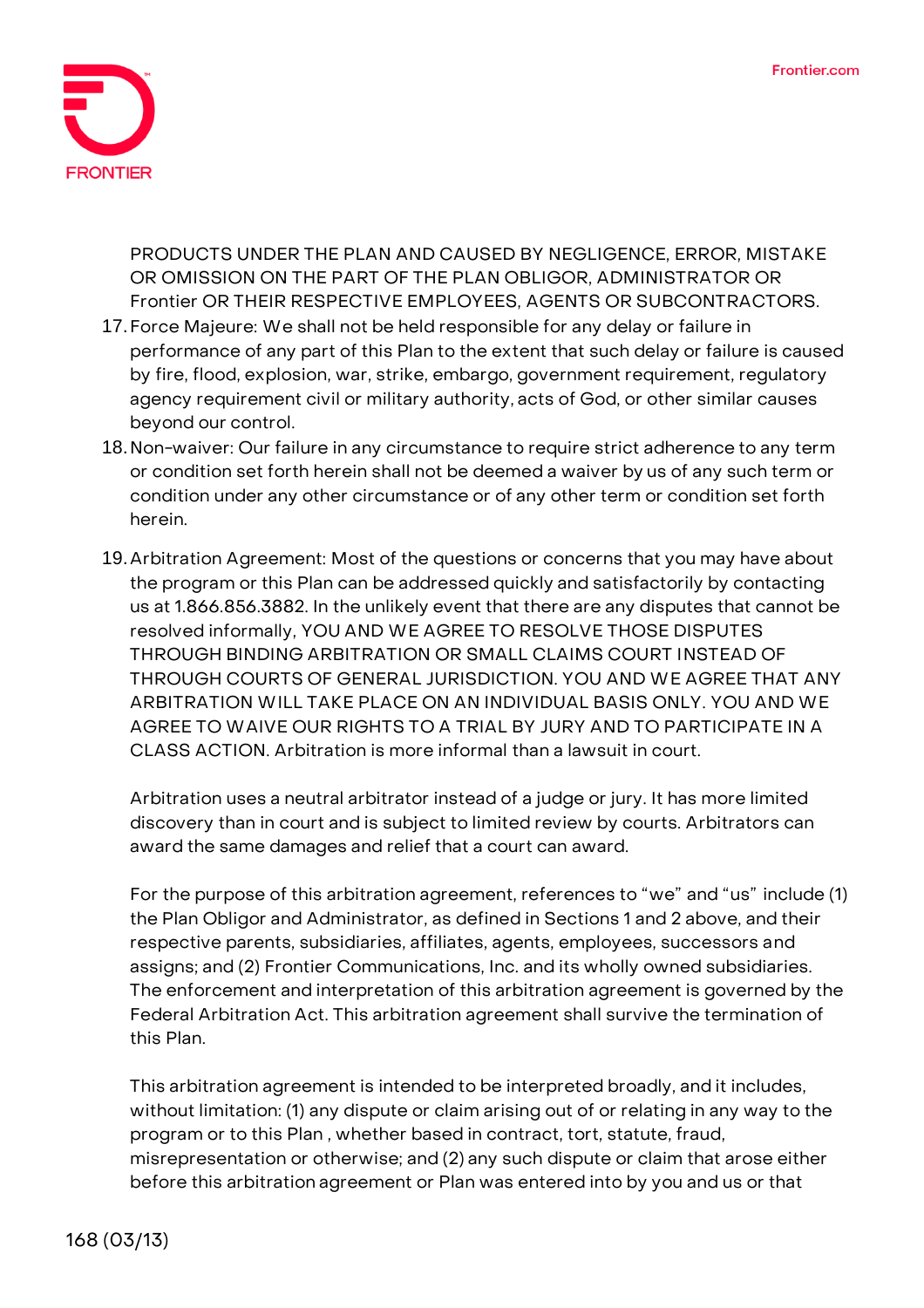

arises after this arbitration agreement or Plan is terminated. Notwithstanding any of the foregoing, this arbitration agreement does not preclude you or us from bringing an individual action in small claims court. This arbitration agreement also does not preclude you from informing any federal, state or local agencies or entities of your dispute or claim. Such agencies or entities may be able to seek relief from us on your behalf.

If you or we intend to seek arbitration you and we must first send to the other a written Notice of Claim ("Notice") by certified mail Your Notice to Us should be addressed to: Legal Department, 22660 Executive Drive, Suite 122, Sterling VA 20166. The Notice must describe the dispute and state the specific relief sought. If you and we do not resolve thedispute within 30 days of receipt of the Notice, you or we may initiate an arbitration proceeding with the American Arbitration Association ("AAA"). You can obtain the forms necessary to initiate an arbitration proceeding by visiting [www.adr.org o](http://www.adr.org/)r by calling 1.800.778.7879. After we receive notice that you have commenced arbitration, we will reimburse you for payment of any filing fee to the AAA. If you are unable to pay a required filing fee, we will pay it if you send a written request by certified mail to: Legal Department: 22660 Executive Drive, Suite 122, Sterling VA 20166. The arbitration shall be administered by the AAA in accordance with the Commercial Arbitration Rules and the Supplementary Procedures for Consumer Related Disputes (the "Arbitration Rules") in effect at the time the arbitration is initiated and as modified by this Arbitration Agreement. You can obtain a copy of the Arbitration Rules by visiting [www.adr.org](http://www.adr.org/) or by calling 1.800.778.7879.

The arbitrator appointed by the AAA to decide the dispute is bound by the terms of this Arbitration Agreement. All issues are for the arbitrator to decide, including the scope of this Arbitration Agreement, with the exception that issues relating to the enforceability of this Arbitration Agreement may be decided by a court. Unless you and we agree otherwise, any arbitration hearings will take place in the county or parish of your billing address. If your dispute is for \$10,000 or less, you may choose to conduct the arbitration hearings either by submitting documents to the arbitrator or by appearing before the arbitrator in person or by telephone. If your dispute is for more than \$10,000, the right to arbitration hearings will be determined by the Arbitration Rules. We will pay all filing, administration and arbitrator fees for any arbitration initiated pursuant to this Arbitration Agreement, unless your dispute is found by the arbitrator to have been frivolous or brought for an improper purpose under Federal Rule of Civil Procedure 11(b). In that case, the payment of such fees shall be governed by the Arbitration Rules.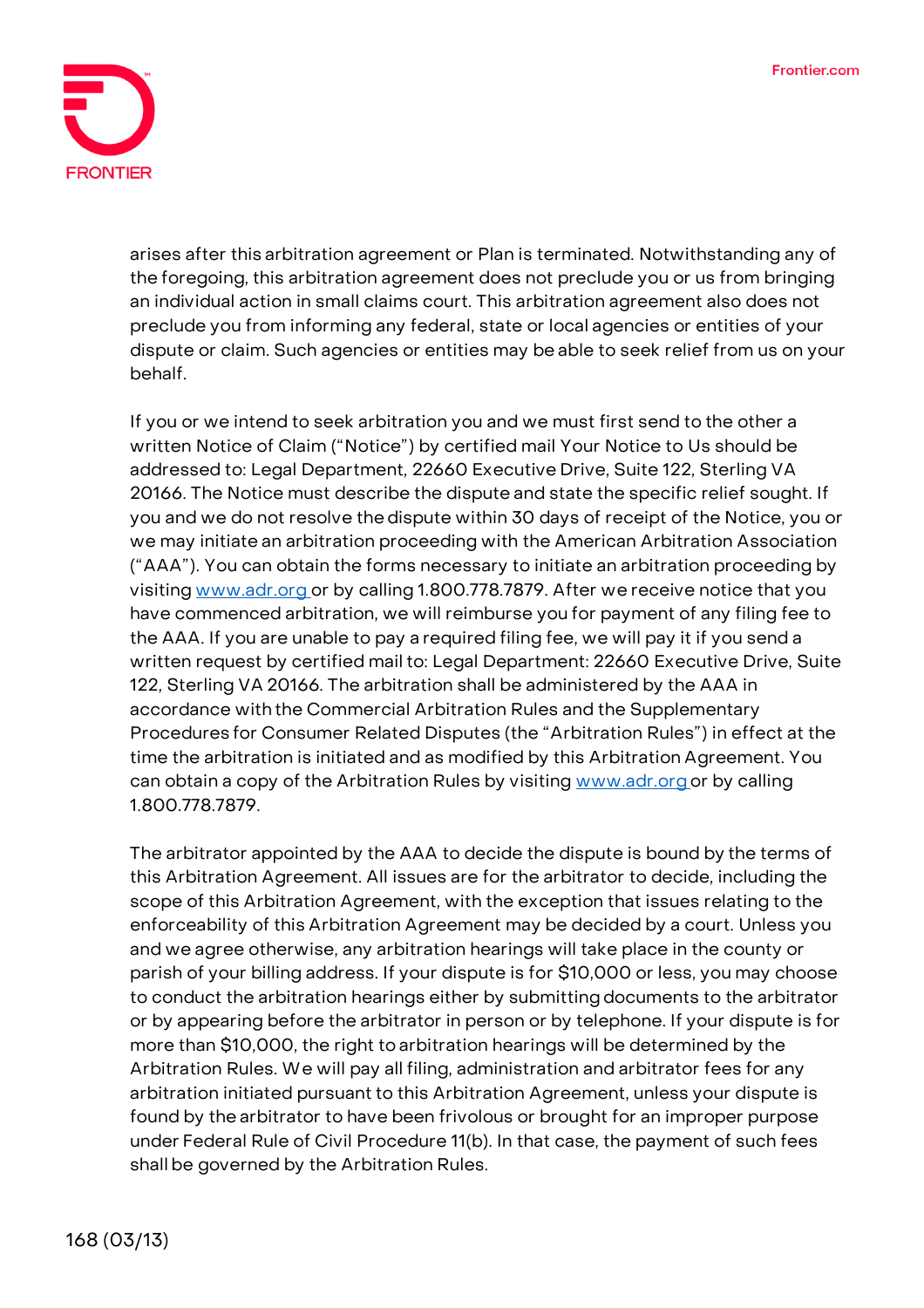

At the conclusion of the arbitration hearings, the arbitrator shall issue a written decision which includes an explanation of the facts and law upon which the decision is based. If the arbitrator finds in your favor and issues a damages award that is greater than the value of the last settlement offer made by us or if we made no settlement offer and the arbitrator awards you any damages, we will: (1) pay you the amount of the damages award or \$7,500, whichever is greater; and (2) pay your attorney, if any, twice the amount of the attorney's fees and the actual amount of any expenses reasonably incurred when pursuing your dispute in arbitration. You and we agree not to disclose any settlement offers to the arbitrator until after the arbitrator has issued the written decision. The arbitrator may resolve any disputes regarding attorney's fees and expenses either during the arbitration hearings or, upon request, within 14 days of the arbitrator's written decision. While the ri ght to the attorney's fees and expenses discussed above is in addition to any right you may have under applicable law, neither you nor your attorney may recover

duplicate awards of attorney's fees and expenses. Although we may have the right under applicable law to recover attorney's fees and expenses from you if we prevail in the arbitration, we hereby waive the right to do so.

To the extent either declaratory or injunctive relief is sought in the arbitration, such relief can be awarded only to the extent necessary to provide the relief warranted by a party's individual claim. **YOU AND WE AGREE THAT EACH MAY BRING CLAIMS AGAINST THE OTHER ONLY IN AN INDIVIDUAL CAPACITY AND NOT AS A PLAINTIFF OR CLASS MEMBER IN ANY PURPORTED CLASS OR REPRESENTATIVE PROCEEDING.** Unless you and we agree otherwise, the arbitrator may not consolidate the dispute of another person with your or our dispute and may not preside over any form of a representative or class proceeding. If this specific provision of this Arbitration Agreement is found to be unenforceable, then the entirety of this Arbitration Agreement shall be null and void.

**If You Reside in One of the Following States, These Provisions Apply to You: State Variations**

The following state variations shall control if inconsistent with any other terms and conditions:

**Alabama Residents:** You may cancel this Plan within twenty (20) days of the receipt of this Plan. If no claim has been made under the Plan, the Plan is void and we shall refund to you the full purchase price of the Plan including any premium paid for the applicable insurance policy. Any refund due to you will be credited to any outstanding balance of your account, and the excess, if any, shall be refunded to you. A ten (10) percent penalty per month shall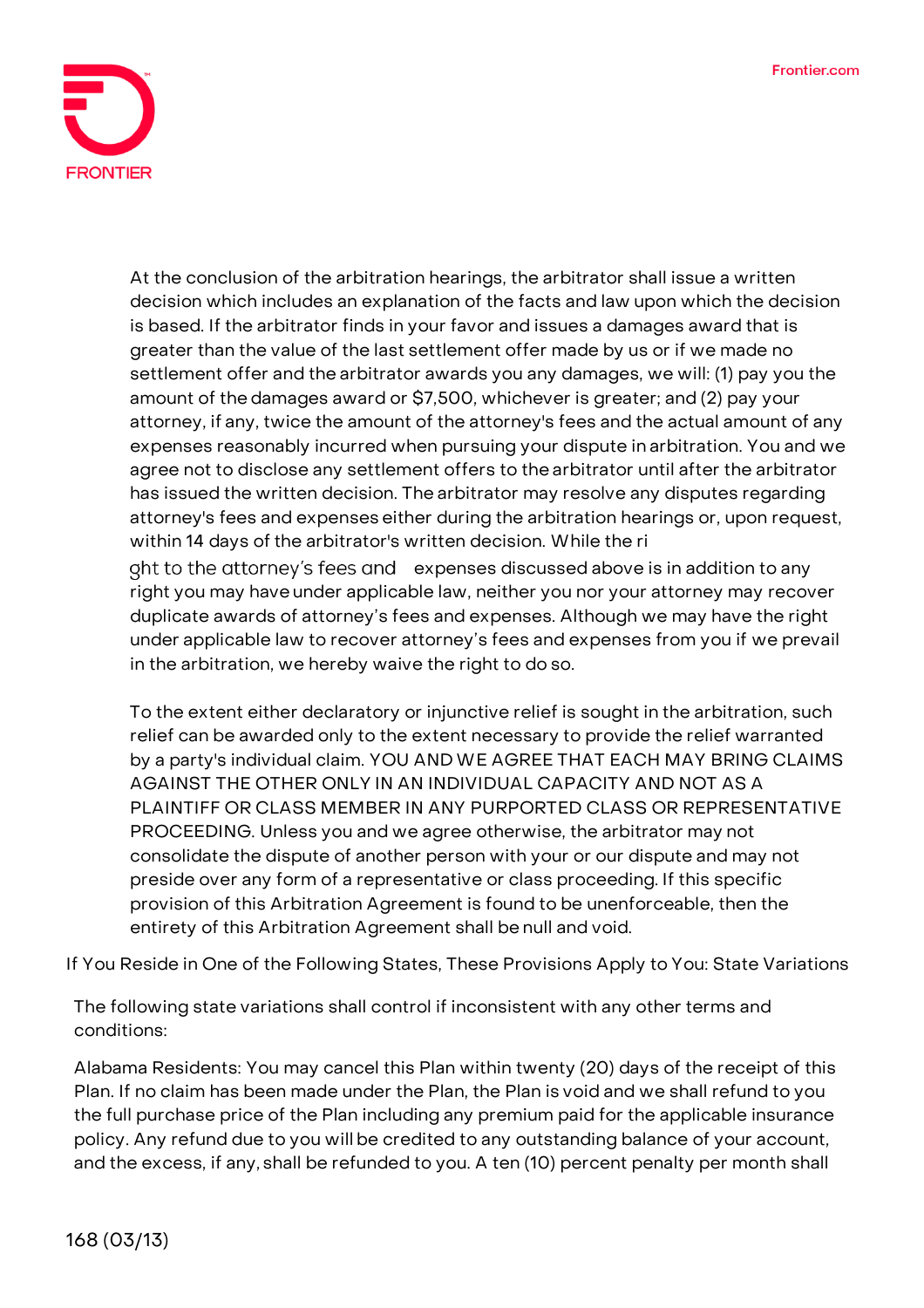

be added to a refund that is not paid or credited within forty-five (45) days after you cancel the Plan. If you cancel this Plan after twenty (20) days of receipt of this Plan, we shall refund to you the unearned portion of the full purchase price of the Plan including the unearned portion of any premium paid for any applicable insurance policy. Any refund due to you will be credited to any outstanding balance of your account, and the excess, if any shall be refunded to you.

**Arizona Residents:** If your written notice of cancellation is received prior to the expiration date, the Administrator shall refund the remaining pro-rata price, regardless of prior services rendered under the Plan. The pre-existing condition exclusion does not apply to conditions occurring prior to the sale of the consumer product by the Obligor, its assignees, subcontractors and/or representatives.

**California Residents:** For all products other than home appliances and home electronic products, the Cancellation provision is amended as follows: If the Plan is cancelled: (a) within sixty (60) days of the receipt of this Plan, you shall receive a full refund of the price paid for the Plan provided no service has been performed, or (b) after sixty (60) days, you will receive a pro rata refund, less the cost of any service received.

**Connecticut Residents:** The expiration date of this Plan shall automatically be extended by the duration that the product is in our custody while beingrepaired. In the event of a dispute with the Administrator, you may contact The State of Connecticut, Insurance Department, PO Box 816, Hartford, CT 06142-0816, Attn: Consumer Affairs. The written complaint must contain a description of the dispute, the purchase price of the product, the cost of repair of the product anda copy of the Plan.

**Florida Residents:** The Plan shall be cancelled by us for fraud or material misrepresentation, including but not limited to commercial or rental use. Unauthorized repair or replacement of covered equipment shall result in the cancellation of the Plan by us. In the event of cancellation by us, written notice of cancellation shall be mailed to you not less than sixty (60) days before cancellation is effective. This Plan can be cancelled by you at any time for any reason by emailing, mailing or delivering to us notice of cancellation. If the Plan is cancelled: (a) within thirty (30) days of the receipt of the Plan, you shall receive a full refund of the price paid for the Plan provided no service has beenperformed, or (b) after thirty (30) days, you will receive a refund based on 100% of unearned pro rata premium less any claims that have been paid or less the cost of repairs made by us. If we cancel the Plan, the return premium is based upon 100% of the unearned pro rata premium. In Florida, the Sales Rep ID is: E058336.

**Georgia Residents:** This Plan shall be non-cancelable by us except for fraud, material misrepresentation, or failure to pay consideration due therefore. The cancellation shall be in writing and shall conform to the requirements of Code 33-24-44. You may cancel at any time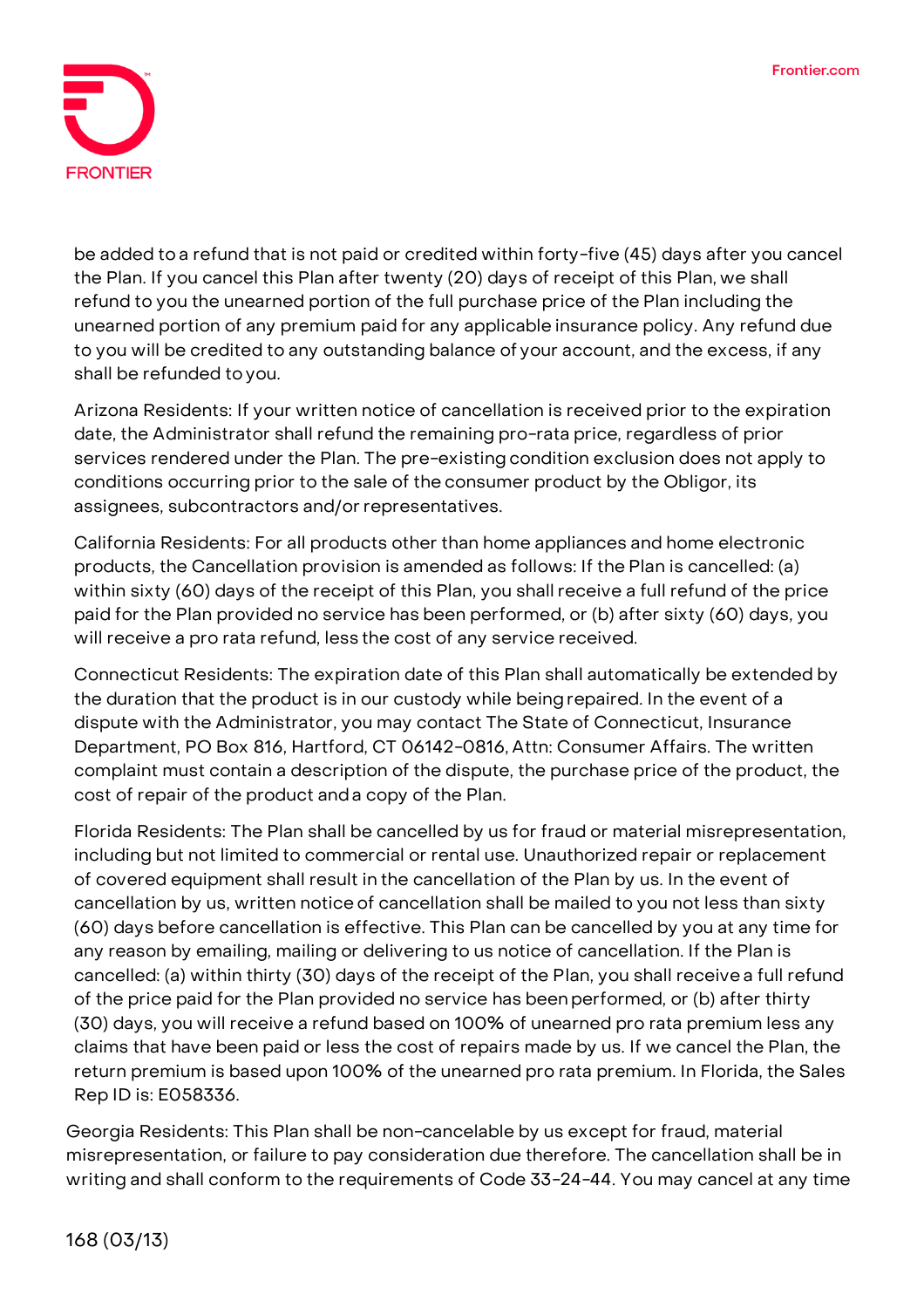

upon demand and surrender of the Plan and we shall refund the excess of the consideration paid for the Plan above the customary short rate for the expired term of the Plan. This Plan excludes coverage for incidental and consequential damages and pre-existing conditions only to the extent such damages or conditions are known to you or reasonably should have been known to you. As stated in the Arbitration Agreement of this Plan, either party may bring an individual action in small claims court. The Arbitration Agreement Addendum does not preclude You from bringing issues to the attention of federal, state, or local agencies or entities of Your dispute. Such agencies or entities may be able to seek relief on Your behalf. You and We agree to waive the right to a trial by jury and to participate in class arbitrations and class actions. Nothing contained in the arbitration provision shall affect your right to file a direct claim under the terms of this Plan against Liberty Insurance Underwriters, Inc. pursuant to O.C.G.A. 33-7-6.

**Illinois Residents:** You may cancel this Plan for any reason at any time. If you cancel within thirty (30) days of Plan purchase, and we have not paid a claim, you will receive a full refund, less a cancellation fee of \$50.00 or 10% of the Plan price. If you cancel after thirty (30) days or any time after we pay a claim, you will receive a pro-rata refund of the Plan price based on the days remaining, less any claims that have been paid, less a cancellation fee of \$50.00 or 10% of the Plan price.

**Maine Residents:** You may cancel this Plan within twenty (20) days of the receipt of this Plan if sent by mail or within ten (10) days if delivered at the point of sale. If no claim has been made under the Plan, the Plan is void and we shall refund to you the full purchase price of the Plan including any premium paid for the applicable insurance policy. Any refund due to you will be credited to any outstanding balance of your account, and the excess, if any, shall be refunded to you. A ten (10) percent penalty per month shall be added to a refund that is not paid or credited within forty-five (45) days after you cancel the Plan. If you cancel this Plan after twenty (20) days of receipt of this Plan if sent by mail or within ten (10) days if delivered at the point of sale, we shall refund to you the unearned pro rata premium, less any claims paid. An administrative fee not to exceed ten (10) percent of the premium fee by you may be charged by us. Any refund due to you will be credited to any outstanding balance of your account, and the excess, if any shall be refunded to you. In the event of cancellation by us, written notice to you will be provided at least 15 days prior to the cancellation and will contain the effective date of the cancellation and the reason for cancellation. If a Plan is cancelled by us, you will be refunded 100% of the unearned pro rata provider fee, less any claims paid. An administrative fee not to exceed 10% of the provider fee paid by you may be charged by us.

**Nevada Residents:** You are entitled to a "Free Look" period for this Plan. If you decide to cancel this Plan within thirty (30) days of purchase, you are entitled to a one hundred percent (100%) refund of any fees paid. If you cancel this Plan after thirty (30) days from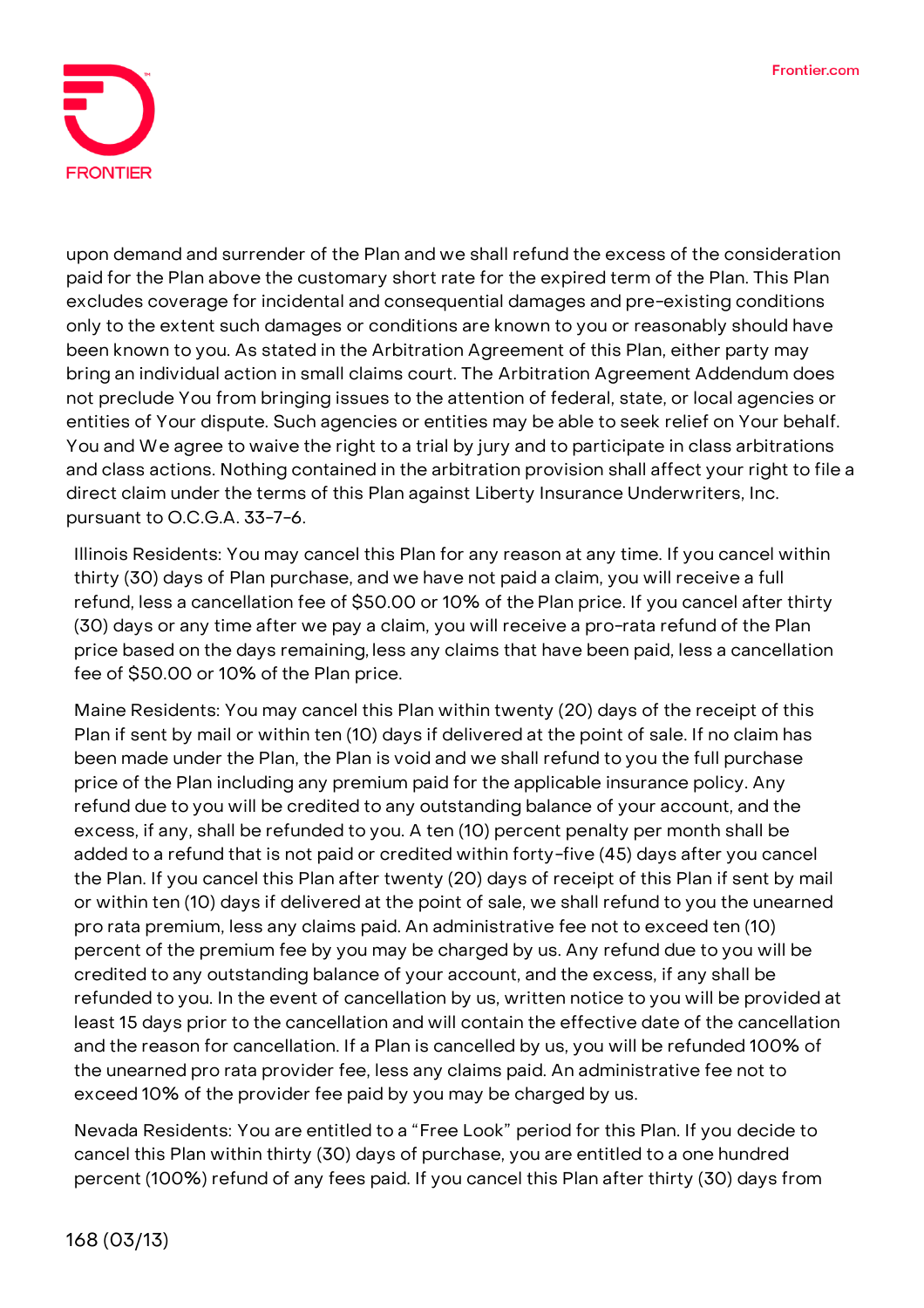

purchase, or if we cancel this Plan at anytime, you will receive a pro rata refund based on the days remaining, less a cancellation fee of twenty-five dollars (\$25.00) or ten percent (10%) of the Plan fee, whichever is less. If we fail to pay the cancellation refund within 45 days of your written request we will pay you a penalty of ten percent (10%) of the purchase price for each thirty (30) day period or portion thereof that the refund and any accrued penalties remain unpaid. If this Plan is canceled by Us, no cancellation may become effective until at least 15 days after the notice of cancellation is mailed to you. We can cancel this Plan due to unauthorized repairs which result in a material change in the nature or extent of the risk, occurring after the first effective date of the current Plan, which causes the risk of loss to be substantially and materially increased beyond that contemplated at the time the Plan was issued or last renewed. If we cancel this Plan no cancellation fee will be imposed and no deduction for claims paid will be applied. If your covered failure results in a loss of heating, cooling, or electrical power to your air conditioner or refrigerator/freezer, repairs on your covered product will commence within 24 hours after you report your claim. If these repairs cannot be completed within three (3) calendar days, we will send you a report indicating the status of these repairs. Your monthly bill forms part of this Plan. The third (3rd) sentence of the Payment section is replaced with the following: Non-payment by you may result in cancellation of the Plan.

**New Mexico Residents:** If this Plan has been in force for a period of seventy (70) days, we may not cancel before the expiration of the Plan term or one (1) year, whichever occurs first, unless: (1) you fail to pay any amount due; (2) you are convicted of a crime which results in an increase in the service required under the Plan; (3) you engage in fraud or material misrepresentation in obtaining this Plan; (4) you commit any act, omission, or violation of any terms of this Plan after the effective date of this Plan which substantially and materially increase the service required under this Plan; or (5) any material change in the nature or extent of the required service or repair occurs after the effective date of this Plan and causes the required service or repair to be substantially and materially increased beyond that contemplated at the time you purchased this Plan.

**North Carolina Residents:** The purchase of this Plan is not required either to purchase or to obtain financing for a home appliance.

**Oklahoma Residents:** The "Cancellation" section is deleted and replaced by the following: you may cancel this Plan at any time by surrendering it or providing written notice to the retailer at the address where you purchased this Plan. You may also cancel this Plan by surrendering it or providing written notice to NEW at the address listed below. You may cancel this Plan for any reason. In the event you cancel this Plan within 30 days of receipt of the Plan, you shall receive a full refund of any payments made by you under this Plan. In the event you cancel this Plan after 30 days of receipt of this Plan, you shall receive a refund based upon 100% of the unearned pro-rata premium less an administrative fee not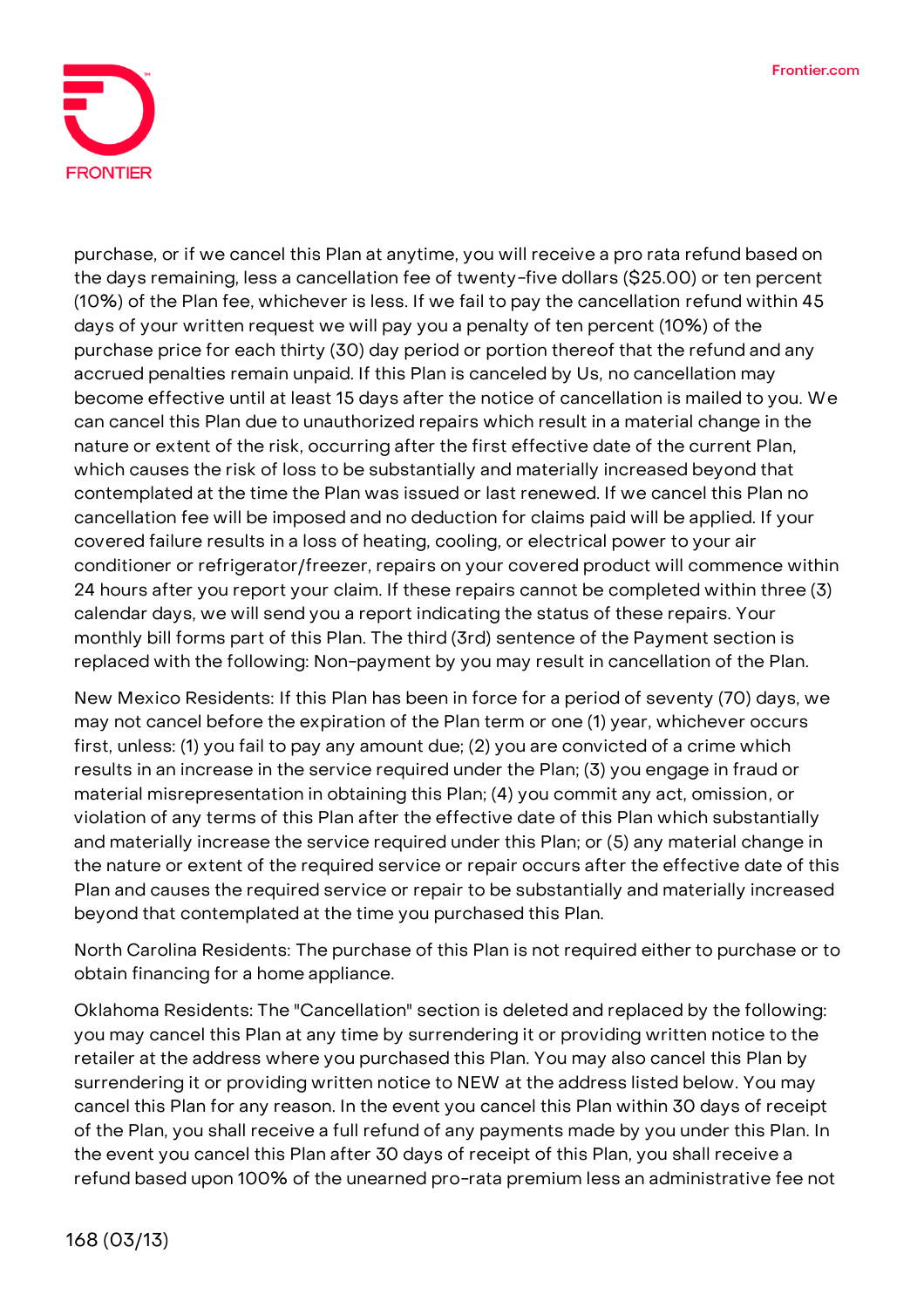

to exceed 10% of the unearned pro-rata premium or \$25, whichever is less, and less the cost of claims paid. We or NEW may not cancel this Plan except for fraud, material misrepresentation or non-payment by you; or if required to do so by any regulatory authorization. If we or NEW cancel this Plan, you shall receive a refund of 100% of the unearned pro-rata premium. We or NEW may not cancel this Plan without providing you with written notice at least thirty days prior to the effective date of cancellation. Such notice shall include the effective date of cancellation and the reason for cancellation. The following sentence is added to this Plan: Coverage afforded under this Plan is not guaranteed by the Oklahoma Insurance Guaranty Association. Oklahoma service warranty statutes do not apply to commercial use references in this Plan.

**Oregon Residents:** The Arbitration Agreement provision of this Plan is amended to include the following: Any award rendered in accordance with this Arbitration Agreement shall be a nonbinding award against you, provided that within forty-five (45) days of the arbitrator's award you file a legal proceeding in the appropriate federal, state or local court based on the same issue(s) and facts raised by you in the arbitration proceeding. Under no circumstances shall a legal proceeding be filed in a federal, state or local court until such time as both you and we first address our disagreement in an arbitration proceeding and obtain an arbitration award pursuant to this Arbitration Agreement. Any arbitration occurring under this Arbitration Agreement shall be administered in accordance with the Arbitration Rules unless any procedural requirement of the Arbitration Rules is inconsistent with the Oregon Uniform Arbitration Act in which case the Oregon Uniform Arbitration Act shall control as to such procedural requirement.

**South Carolina Residents:** To prevent any further damage, please refer to the owner's manual. In the event the service Plan provider does not provide covered service within sixty (60) days of proof of loss by the Plan holder, the Plan holder is entitled to apply directly to the Insurance Company. A ten percent (10%) penalty per month shall be added to a refund that is not paid or credited within forty-five (45) days after return of the Plan to us. If the Insurance Company does not resolve such matters within sixty (60) days of proof of loss, they may contact the SC Department of Insurance, P.O. Box 100105, Columbia, SC 29202-3105, 1.800.768.3467.

**Texas Residents:** If you purchased this Plan in Texas, unresolved complaints concerning a provider or questions concerning the registration of a service Plan provider may be addressed to the Texas Department of Licensing and Regulation, P.O. Box 12157, Austin, Texas 78711, telephone number 1.512.463.6599 or 1.800.803.9202. You may apply for reimbursement directly to the insurer if a refund or credit is not paid before the fortysixth (46th) day after the date on which the Plan is returned to the provider. Texas license number: 116.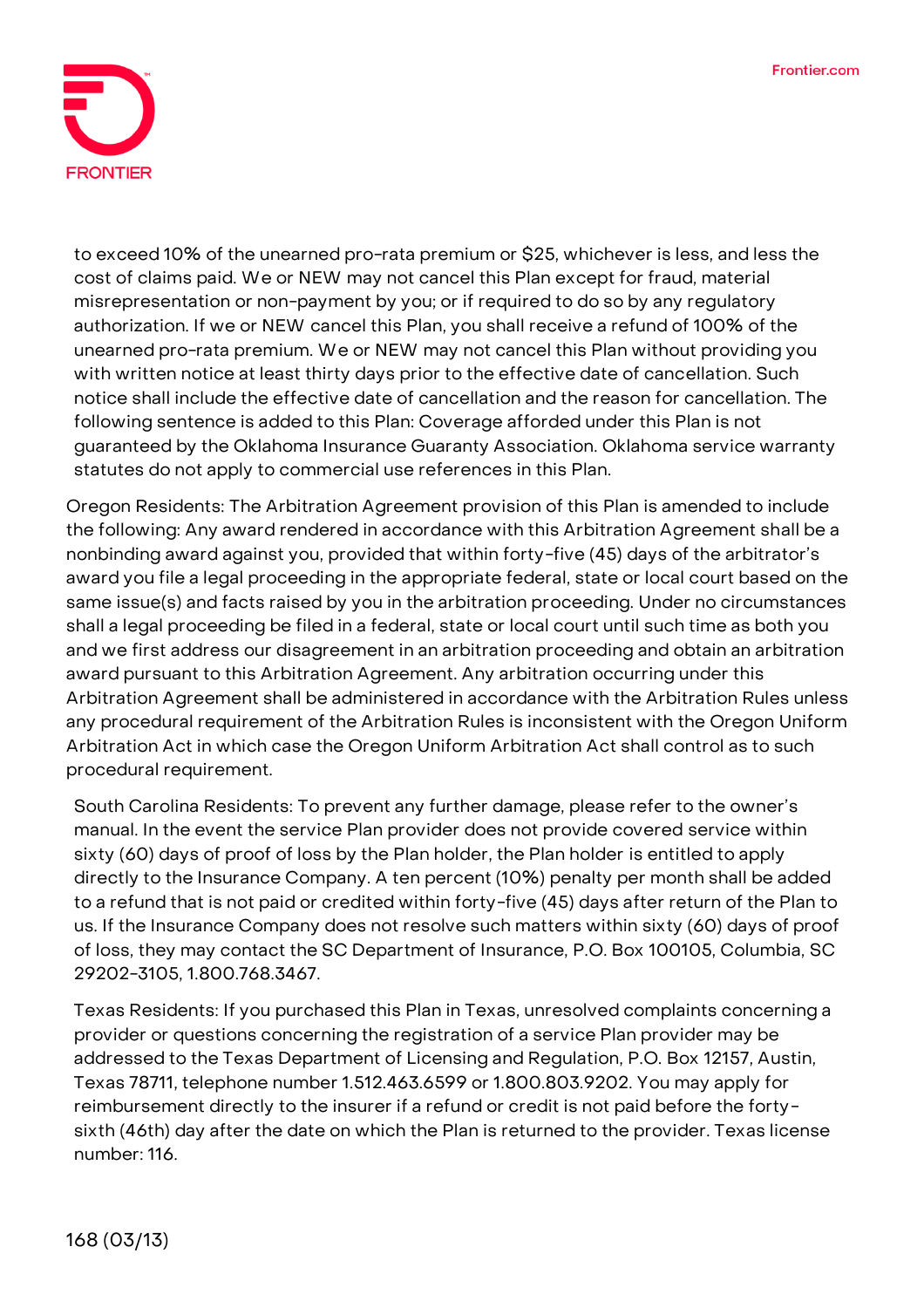

**Utah Residents: NOTICE. This plan is subject to limited regulation by the Utah Insurance Department.** To file a complaint, contact the Utah Insurance Department. Coverage afforded under this Plan is not guaranteed by the Utah Property and Casualty Guarantee Association. This Plan may be cancelled due to unauthorized repair which results in a material change in the nature or extent of the risk, occurring after the first effective date of the current policy, which causes the risk of loss to be substantially and materially increased beyond that contemplated at the time the policy was issued or last renewed. Failure to notify within the prescribed time will not invalidate the claim if you can show that notification was not reasonably possible. If we cancel this Plan due to fraud or material misrepresentation, you will be notified thirty (30) days prior to cancellation. If we cancel this Plan due to nonpayment, you will be notified ten (10) days prior to Plan cancellation.

**Washington Residents:** You may apply directly to the insurance company.

**Wisconsin Residents: THIS CONTRACT IS SUBJECT TO LIMITED REGULATION BY THE OFFICE OF THE COMMISSIONER OF INSURANCE OF THE STATE OF WISCONSIN.** The "Cancellation" section is deleted and replaced by the following: you may cancel this Plan at any time by surrendering it or providing written notice to the retailer at the address where you purchased this Plan. You may also cancel this Plan by surrendering it or providing written notice to NEW at the address listed below. You may cancel this Plan for any reason. In the event you cancel this Plan within thirty (30) days of receipt of the Plan, you shall receive a full refund of any payments made by you under this Plan. In the event you cancel this Plan after thirty (30) days of receipt of this Plan, you shall receive a refund based upon 100% of the unearned pro-rata premium less an administrative fee not to exceed 10% of the unearned pro-rata premium or \$25, whichever is less, and less the cost of claims paid. We or NEW may only cancel this Plan before the end of the agreed Plan term on the grounds of non-payment of the Plan fee, material misrepresentation by you to us, or a substantial breach of duties by you relating to the product or its use. If we or NEW cancel this Plan for any reason other than nonpayment of the Plan fee, you shall receive a refund of 100% of the unearned pro-rata premium, less any claims paid. We or NEW may not cancel this Plan without providing you with written notice at least five (5) days prior to the effective date of cancellation. Such notice shall include the effective date of cancellation and the reason for cancellation. A ten (10) percent penalty per month shall be added to a refund that is not paid or credited within forty-five (45) days after you cancel this Plan. The "Insurance" section of this Plan is amended as follows: If we do not provide, or reimburse or pay for, a service that is covered under this Plan within 60 days after you provide proof of loss, or if we become insolvent or otherwise financially impaired, you may file a claim directly with Liberty Insurance Underwriters, Inc. for reimbursement, payment, or provision of the service.

**Wyoming Residents:** This Plan will be considered void and we will refund you the full purchase price of the Plan or credit your account if you have not made a claim under this